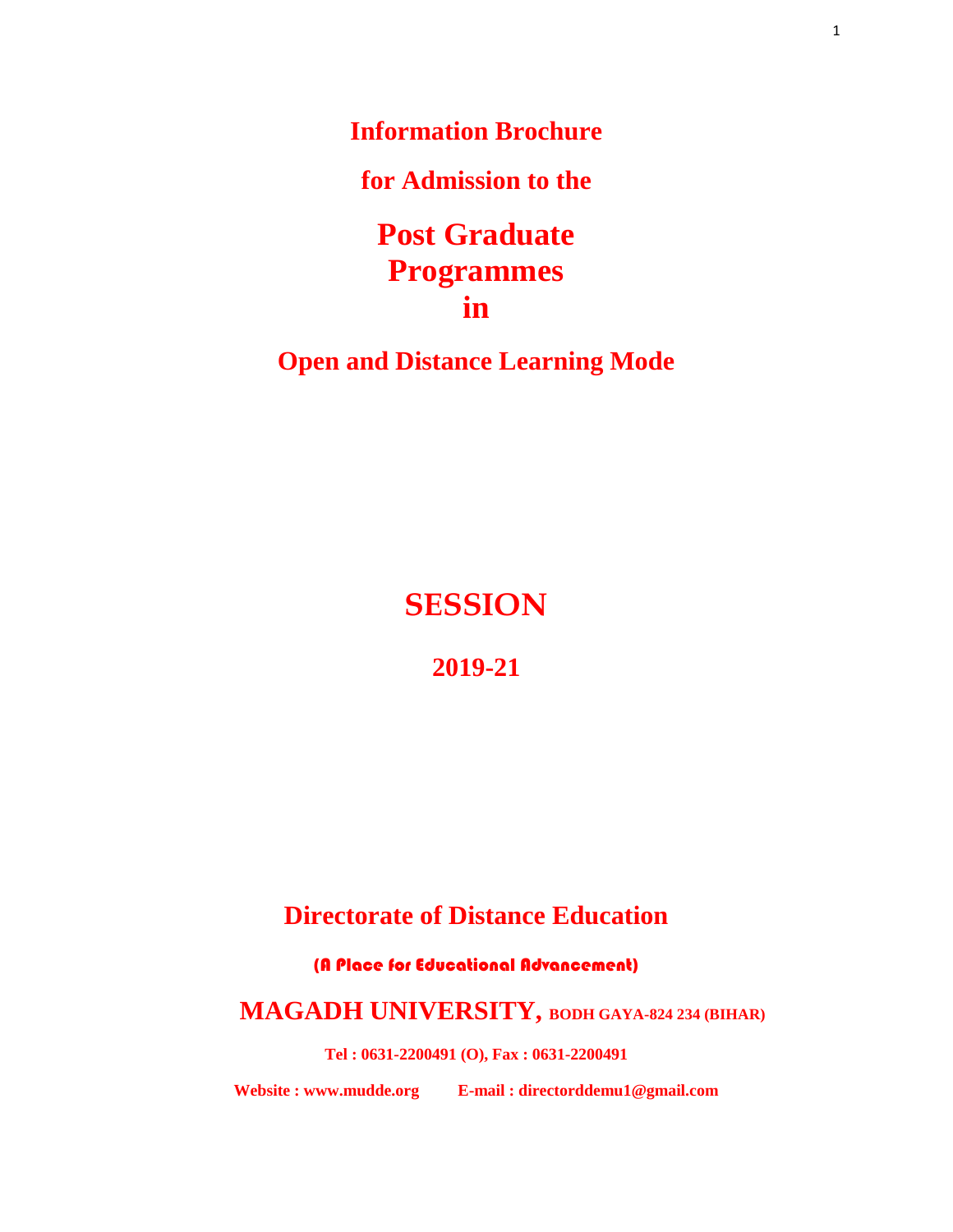# **MAGADH UNIVERSITY**

Since the moment of Lord Buddha's Enlightenment under the Bodhi-Tree till the establishment of Magadh University, BodhGaya on  $1<sup>st</sup>$  March, 1962, Magadh region of Bihar has envisaged academic explorations in the forms of "Paraa" and "Aparaa" Vidya. Various Gurukuls, Bauddha Vihars, Shramanas, Pathshalas, Nalanda and Udantpuri Universities, Makatib, Madaris and English Medium Institutions echo the divinely lit-academic throbs of Magadh down the ages. It was Sarvapalli Radhakrishnan, the then president of India and great Philosopher, Scholar of Modern age who laid the foundation of this University in August, 1964 as a homage to Lord Buddha and Buddhism. The renowned historian Dr. K. K. Dutta was the founder Vice-Chancellor of this University who had dreamt of disseminating the message of Buddhism by launching new branches of South Asian Studies in the Department of History. The Departments of Philosophy, Pali, Ancient Indian and Asian Studies as well as Buddhist Studies cater to the need of the vision and consequently this University captivates the attention of the students and scholars of Buddhist Countries. The enrolment of Buddhist monks and foreign scholars in the University provides it an International stature.

The Headquarters of MU is housed in an area of 450 acres of land (at 131 mtrs. Altitude; between Latitude 24<sup>0</sup> 41N & Longitude 85<sup>0</sup> 58°E) and its jurisdiction covers the district of Gaya, Nawada, Jehanabad, Aurangabad and Arwal in Bihar. At present there are 19 Constituent Colleges, 27 Affiliated Colleges and 44 B.Ed. Colleges. Gaya College, Gaya of this University have been accredited with Grade 'A' by "NAAC". It is the well-known University in Bihar. It imparts teaching from UG up to Ph.D. as well as Post-Doctoral Research in the Faculties of Humanities, Social Sciences, Commerce, Science, Management, Engineering, Law, Education, Medicine and Dental Sciences. Several Vocational and Professional Courses like M.B.A., M.C.A., MRRDM, Environmental Science, Hotel Hospitality and Tourism Management, Bio-Technology, Physiotherapy, Journalism and Mass Communication, Academy of Foreign Languages like French, Chinese, Spanish, Japanese, Korean and German and Cultural Cooperation, Library Science, Yoga, Women Education, BCA, BBM, OMSP, TTM, ASPSM, Environment & Water Management and Diploma Courses in 19 subjects etc. have added extra feathers in the glorious cap of the academic pursuits of this University. This University has also hosted First Bihar Inter University Cultural Festival – **"Tarang"** in 2008 which was inaugurated by Her Excellency the Ex-President of India, **Smt. Pratibha Devi Singh Patil** on 15th February, 2008. On 11th February, 2010 the 3rd Bihar Science Conference was inaugurated by Ex-President of India Late **Dr. A.P.J. Abdul Kalam** at Gaya College, Gaya which is a premier constituent unit of Magadh University. Recently Magadh University organized a inter-university sports meet named as Eklavya in December2018, very successfully.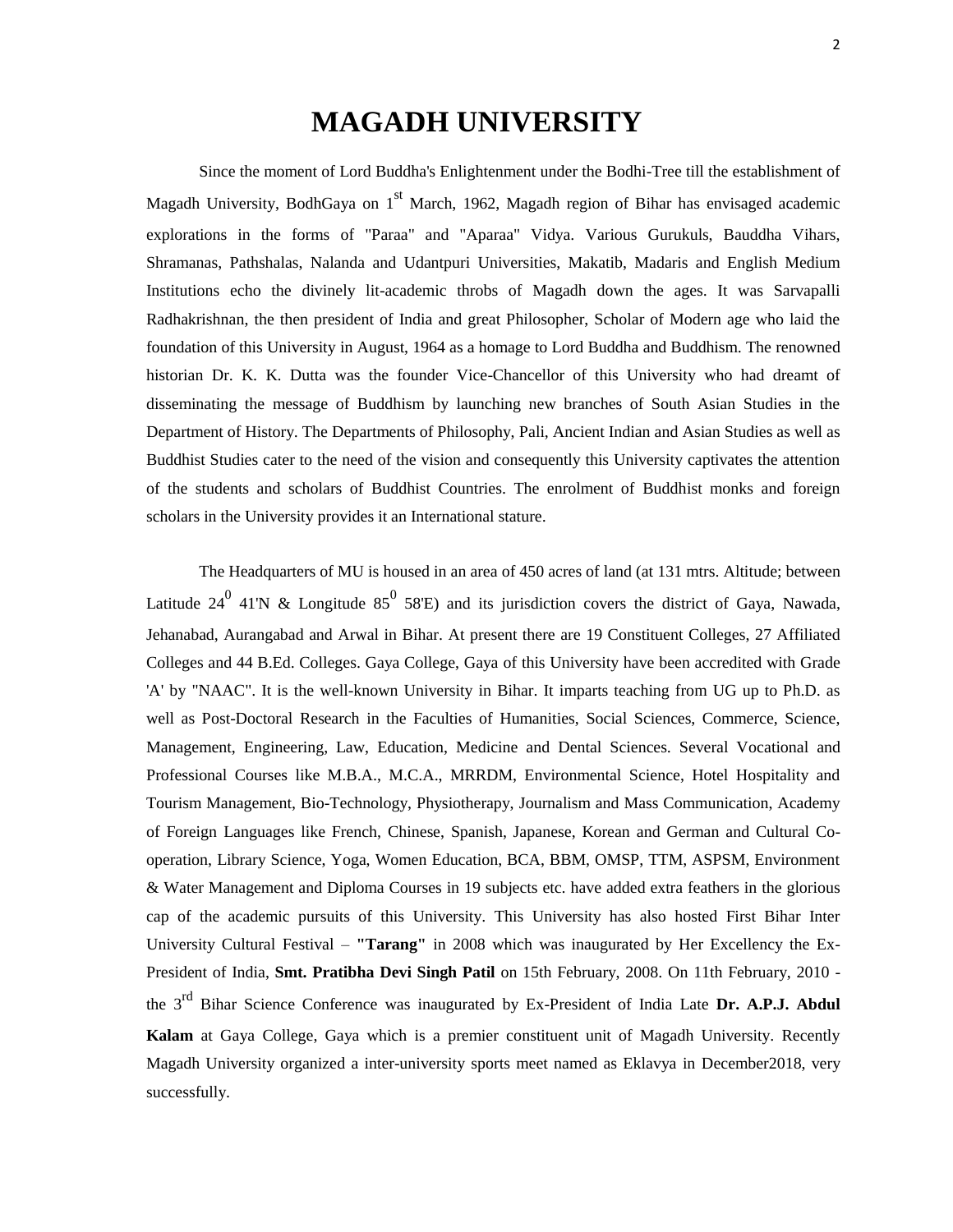# Directorate of Distance Education

The Directorate of Distance Education has been established with the permission of the UGC-DEB, State Govt. of Bihar & Raj Bhavan. The Regulations of various courses of this directorate have been prepared and finalized by the statutory bodies of University and approved by the Inter University Board (Bihar).

The Directorate of Distance Education offers courses in higher learning through distance mode of education to such students of the country in general and the State of Bihar in particular, who are deprived of taking admission in conventional institutions or who are unable to study there as day boarders, but are still desirous to upgrade their educational achievements. The courses offered by the DDE, Magadh University are innovative, Job oriented and self satisfying and designed for independent learners who receive study materials and supports from the Directorate and the Study Centres. Students require commitment and motivation to ensure that the quality of educational performance could be maintained at higher level.

## **Running Programmes under ODL mode**

Master of Arts in Economics Master of Arts in Hindi Master of Arts in History Master of Arts in Political Science Master of Arts in Psychology Master of Arts in Sociology Master of Arts in Education Bachelor of Education (B.Ed.) Bachelor of Library and Information Science (BLIS) Master of Library and Information Science (MLIS) D.El.Ed. (to be introduced)

# **VISION**

 $\Box$  To inculcate professionalism to deliver the needs of the society to excel in real life situation at all levels.

## **MISSION**

 $\Box$  To extend right opportunity for higher education to the multitude of people, who for one reason or the other are not able to pursue regular study programmes.

# **OBJECTIVE**

The Directorate of Distance Education, Magadh University, BodhGaya aims at providing opportunity of education to persons in service, people living in remote areas, students unable to continue education in regular mode owing to geographical settings of this region, under-privileged, downtrodden section of the society, specially women; who cannot afford to continue higher education through conventional mode.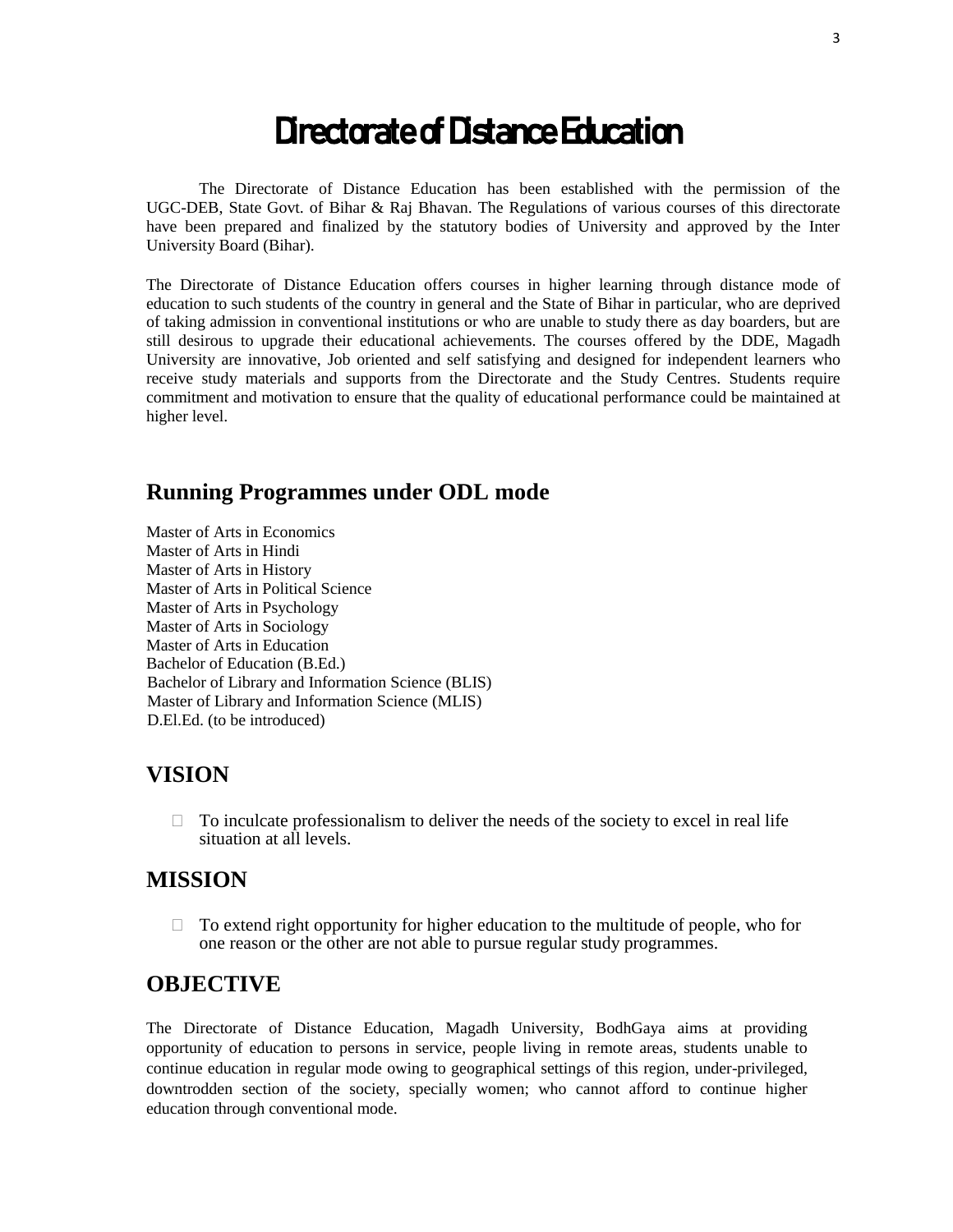# दूरस्थ शिक्षा निदेशालय द्वारा संचालित

एम० ए० पाठ्यक्रम (सत्र 2019–21) में नामांकन हेतु

#### <u>आवश्यक सूचना</u>

- 1. पुम०ए० पाठ्यक्रम (दूरस्थ शिक्षा माध्यम) दो वर्षों का होगा।
- 2. व्हिं वर्ष के जुलाई एवं जनवरी माह से सत्र प्रारम्भ होगा।
- 3. पाठ्यक्रम में नामांकन हेतु मान्यता प्राप्त विश्वविद्यालय से किसी भी संकाय में स्नातक या स्नातक के समतुल्य अर्हता होना अनिवार्य है।
- 4. आवेदन पत्र के साथ निम्नलिखित प्रपत्रों को संलग्न किया जाना आवश्यक है:–
	- (i) for online the viction of the control of the rest function of the Tayla, in the Mayd City of the U; (etc.) ( श्रेणी) अथवा **Rs. 250**/ (*अन०जाति / अन०जनजाति / दिव्यांग*) का जो **Director, DDE, M.U, BodhGaya, Payable at BodhGaya** के नाम देय होगा।
	- (ii) मैट्रिक से लेकर रनातक तक की सभी परीक्षाओं के अंक–पत्रों की रवअभिप्रमाणित छायाप्रति ।
	- (iii) valikation of the ship whili dina velocity in the song whili in the childhin was dhill in the contest. I अभिप्रमाणित छायाप्रति जिससे यह स्पष्ट रूप से ज्ञात हो सके कि आवेदन किस आरक्षित श्रेणी में आते हैं. अवश्य रूप से संलग्न करें। किसी भी व्यक्ति को केवल एक ही आरक्षण का लाभ दिया जाएगा।
	- $(iv)$  aldeformation dependence rate in disclosing  $(iv)$  is dependent and the constraint  $(iv)$
- 5- fu/kkZfjr frfFk ds ckn fdlh Hkh ifjfLFkfr es a vkosnu i= Lohdkj ugha fd;k tk;sxkA
- 6. जपरोक्त अर्हता को अगर पूरा करते हैं तब ही आवेदन करें अन्यथा जाँच के उपरान्त गलत पाये जाने पर अभ्यर्थी को किसी भी स्तर पर अयोग्य घोषित कर दिया जायेगा। अगर अभ्यर्थी न्यूनतम् अहर्ता धारी नहीं हैं तो काउंसिलिंग के समय उनको अयोग्य घोषित कर दिया जायेगा।
- 7. काउंसिलिंग के समय उन्हें शपथ–पत्र देना होगा कि उनके द्वारा जो भी प्रमाण पत्र जमा किया जा रहा है वह वास्तविक एवं सत्य है। भविष्य में अगर गलत पाया गया तो इसकी सारी जिम्मेदारी आवेदक की होगी और उनका नामांकन रद्द करते हुए उन पर नियमानुकूल कारवाई की जाएगी।

प्रो०(डा०) सुशील कुमार सिंह, निदेशक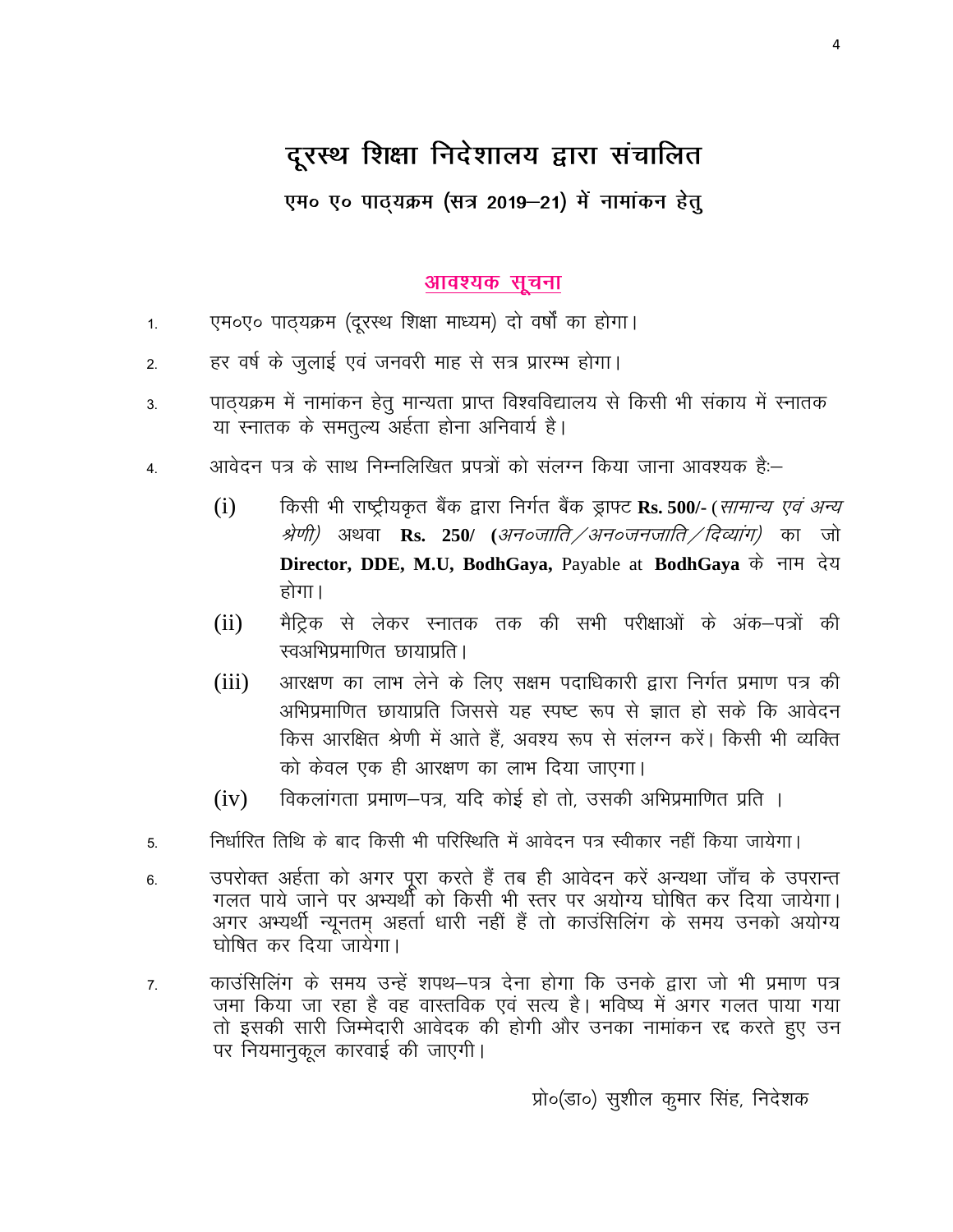## **ABOUT THE PROGRAMME:**

The P.G. programmes has been designed in order to facilitate the process of learning as a separate discipline. The programme will fulfill the dearth need of the expertise in a specific field of study or area of professional practice. These programme will facilitate students to expand their knowledge of fields to their subject areas. The course is under self-finance scheme.

## **PROGRAMME OBJECTIVE:**

- 1. To inculcate the natural potentiality to understand different human behavioural aspects.
- 2. To generate awareness and understanding about some specialized areas of various subjects.
- 3. To develop attitude towards research in different areas.
- 4. To develop understanding about research methodology.
- 5. To inculcate communication skills among students.
- 6. To enable the student to conduct both qualitative and quantitative research.
- 7. To prepare students for careers in academic and research institutions.
- 8. To enable the students to improve their language efficiency.

## **DURATION**

The minimum period required to complete the P.G. programme is two years. The duration of M.A. in Economics/ Hindi/ History/ Political Science/ Psychology & Sociology under Open and Distance Learning mode shall cover a period of two academic years (Previous Year & Final Year). Each academic year shall be of 12 months. The entire course can thus be completed minimum in two years.

# **MEDIUM OF INSTRUCTION**

The M.A. in Economics/ Hindi/ History/ Political Science/ Psychology & Sociology programmes is offered in English and Hindi medium.

# **ELIGIBILITY**

The eligibility for admission to the programme is Bachelor's Degree in any discipline or any other qualifications recognized by the Academic Council of the Magadh University as equivalent thereto.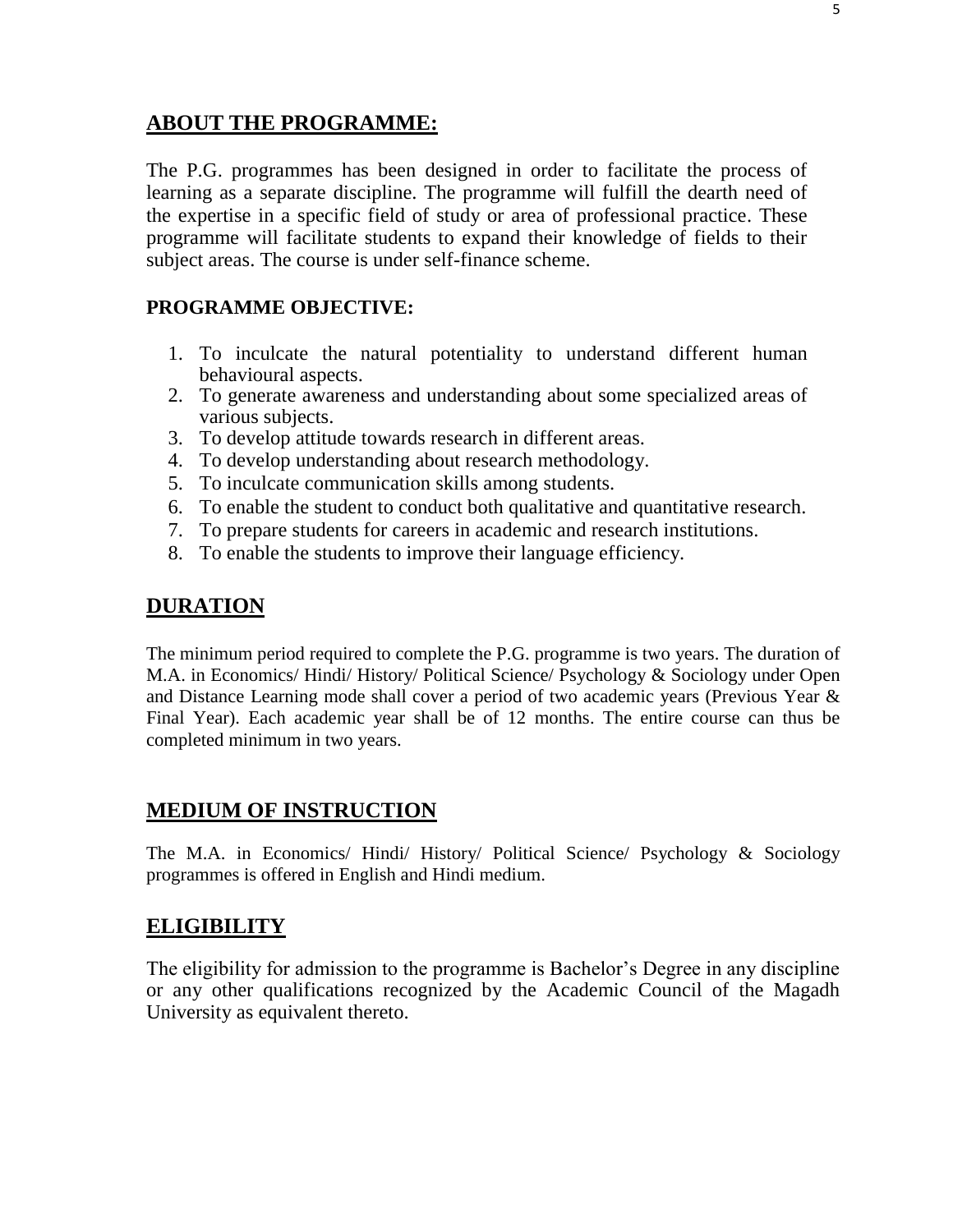#### **HOW TO APPLY**

- The eligible candidates who are interested in doing M.A. in Economics/ Hindi/ History/ Political Science/ Psychology & Sociology programmes in Open and Distance Learning mode from DDE, MU must visit the official website of the Directorate www.mudde.org and download the Application Form and Information Brochure from there. Information Brochure and Application Form are not available in print/hard copy.
- The applicant should take out the print of Information Brochure  $\&$  Application Form. Read it carefully before filling the form.
- Completely filled in Application Form along with all the required documents and Bank Draft must be submitted to the below mentioned address on or before the last date as instructed in the advertisement

#### **The Director, Directorate of Distance Education Magadh University, BodhGaya (Bihar) Pin-824 234**

The application form received after the stipulated time will not be entertained in any way. The University is not responsible for any kind of delay.

#### **INSTRUCTION TO FILL UP THE APPLICATION FORM**

- $\Box$  The application form must be filled by the candidate himself only HIS /HER OWN HAND WRITING.
- $\Box$  It must be filled in CAPITAL LETTERS (Except signature and address) using only blue/black ball pen.
- $\Box$  Where information is required to be filled in boxes, one blank box must be left between two consecutive words, e.g.-



- $\Box$  The name and date of birth of applicant along with the name of his/her father and mother must be written in application form exactly the same as mentioned in the High School/Class-X certificate.
- $\Box$  The applicant must paste one passport size coloured photograph on the specified space of the application form.
- $\Box$  The applicant must mention the name of the course applied for & session on the envelope. Use A4 size envelope to submit Application Form.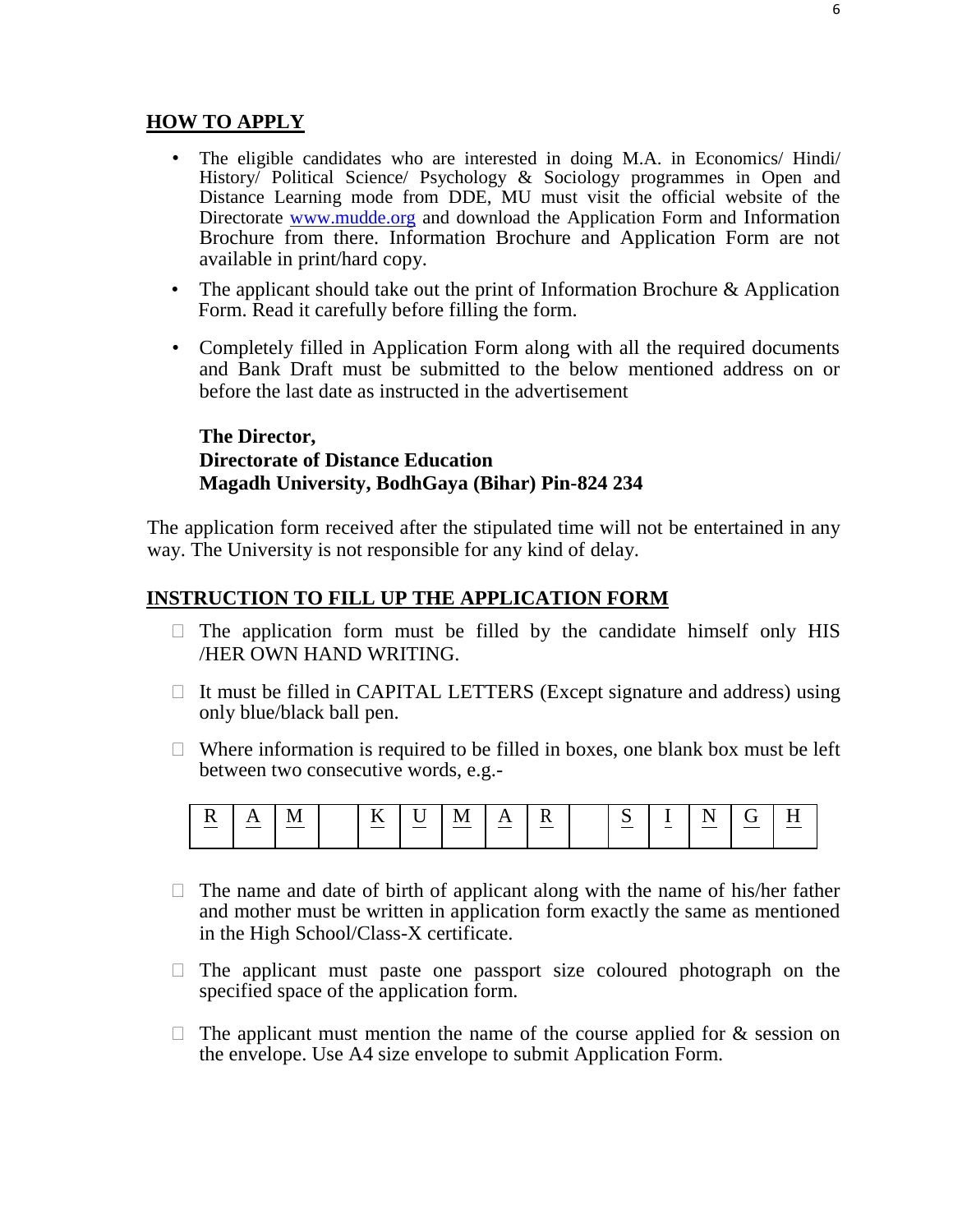# **LIST OF ENCLOSURES**

Following documents must be attached with the application form without which application will be treated incomplete and will be rejected without any further consideration:

- 1. Self-attested copies of the Marks-sheet of the qualifying examinations.
- 2. Self-attested copy of the Matriculation Certificate of proof of age.
- 3. Self-attested copy of the Caste Certificate, issued by the competent authority (DM/SDO) or any other authorized officer in respect of SC/ST and other categories of candidates, seeking admission on reserved quota as per University rules.
- 4. Besides the pasting of one photograph in the application form as instructed above, the applicant need to enclose two passport size coloured same photograph with the application form (mentioning his name,

application form no. and course applied for on the back side of photograph).

5. Demand Draft (DD) of Rs. 500/- (Rupees Five hundred only) for General/Other categories and Rs. 250/- (Rupees Two hundred fifty only) for SC/ST/PH category, from any nationalized bank drawn in favour of **"The Director, MU, BodhGaya"** payable at **BodhGaya.**

## **Reservation:**

- (i) Seats will be reserved as per State Govt. rules applicable in academic institutions.
- (ii) The reserved category candidates shall have to submit a copy of the certificate mentioning that the candidates belongs to particular reserved category from an officer not below the rank of S.D.O./SDM.

# **COURSE FEE:**

A candidate is required to pay the following fees at the time of admission in previous year & at the time of admission in Final year separately. Programmes under Open and Distance Learning mode will run on self-finance basis, hence, fees may be revised by the University time-to-time, if necessary.

| Course Fee           | <b>Total Fee</b> | $Rs.7000/-$<br>$Rs. 7,500/-$ | 7000/-<br>$Rs. 7,500/-$ |
|----------------------|------------------|------------------------------|-------------------------|
| <b>Admission Fee</b> |                  | $Rs. 500/-$                  | $500/-$                 |
| <u>Fee</u>           |                  | <b>Previous year</b>         | <b>Final year</b>       |

Besides the above noted fee and charges, every student appearing at the University examination will be required to pay the prescribed examination fees & other charges of the University.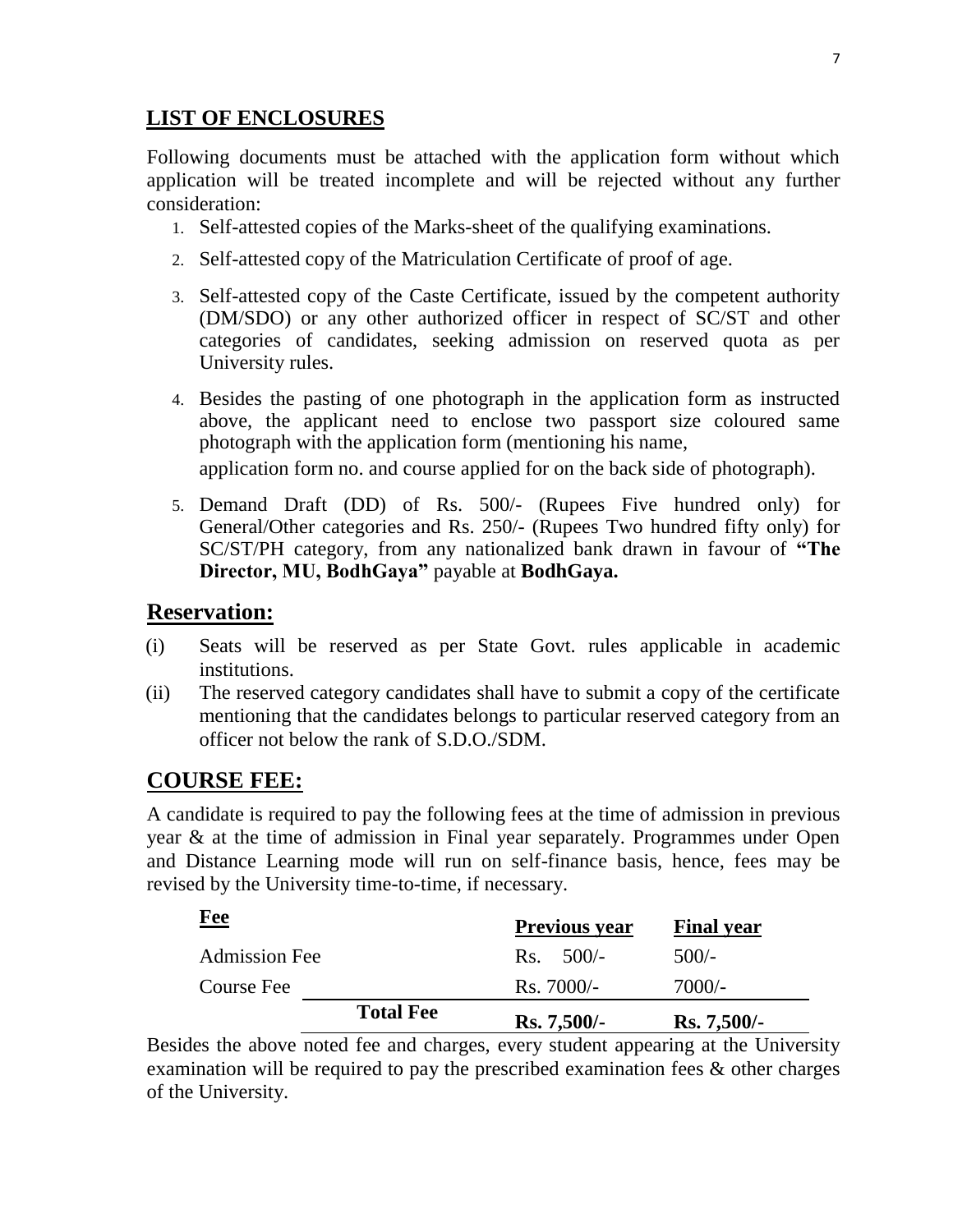## **ADMISSION**

Admission to the course will be done on the basis of performance in counselling following reservation rules. Selected candidates will be informed for their admission just after the counselling session, scheduled to be held at University Headquarter, DDE,MU Campus and BodhGaya only. Selected candidates have to take admission on the day of counselling. On the day of counselling for admission:

- $\Box$  The candidate will have to produce all the original documents for verification as mentioned earlier.
- $\Box$  The candidate will have to submit the prescribed fee for the course in the form of Demand Draft/Challan. Cash payment will not be accepted except in exceptional case.
- $\Box$  The demand draft be issued from any Nationalized Bank in favour of "Director, Directorate of Distance Education, Magadh University, Bodh-Gaya" payable at Bodh-Gaya.

### **Points to be noted**

- $\Box$  Original documents will be returned to the candidate immediately after verification.
- $\Box$  The candidate will have to fill the undertaking as required by the Directorate.
- $\Box$  On the back side of the Demand Draft, the candidate must write his/her name and the name of the course applied for.
- $\Box$  Candidates are advised to retain photocopy of the Demand Draft & Application Form for their personal use. In no case refund of fees will be allowed for any reason what so ever.
- $\Box$  After admission, each candidate will be allotted an Enrolment No. He/she must quote his Enrolment No. and programme name for all future correspondence with the Directorate. Any letter, which does not bear the Enrolment number, will not be entertained.

# **CURRICULUM DESIGN:**

The duration of M.A. in Economics/ Hindi/ History/ Political Science/ Psychology & Sociology programmes under distance learning mode shall be minimum of two academic years will commence from January and July of each year and will end in December and June respectively. Accordingly the process of general admission shall start in the month of January and July both.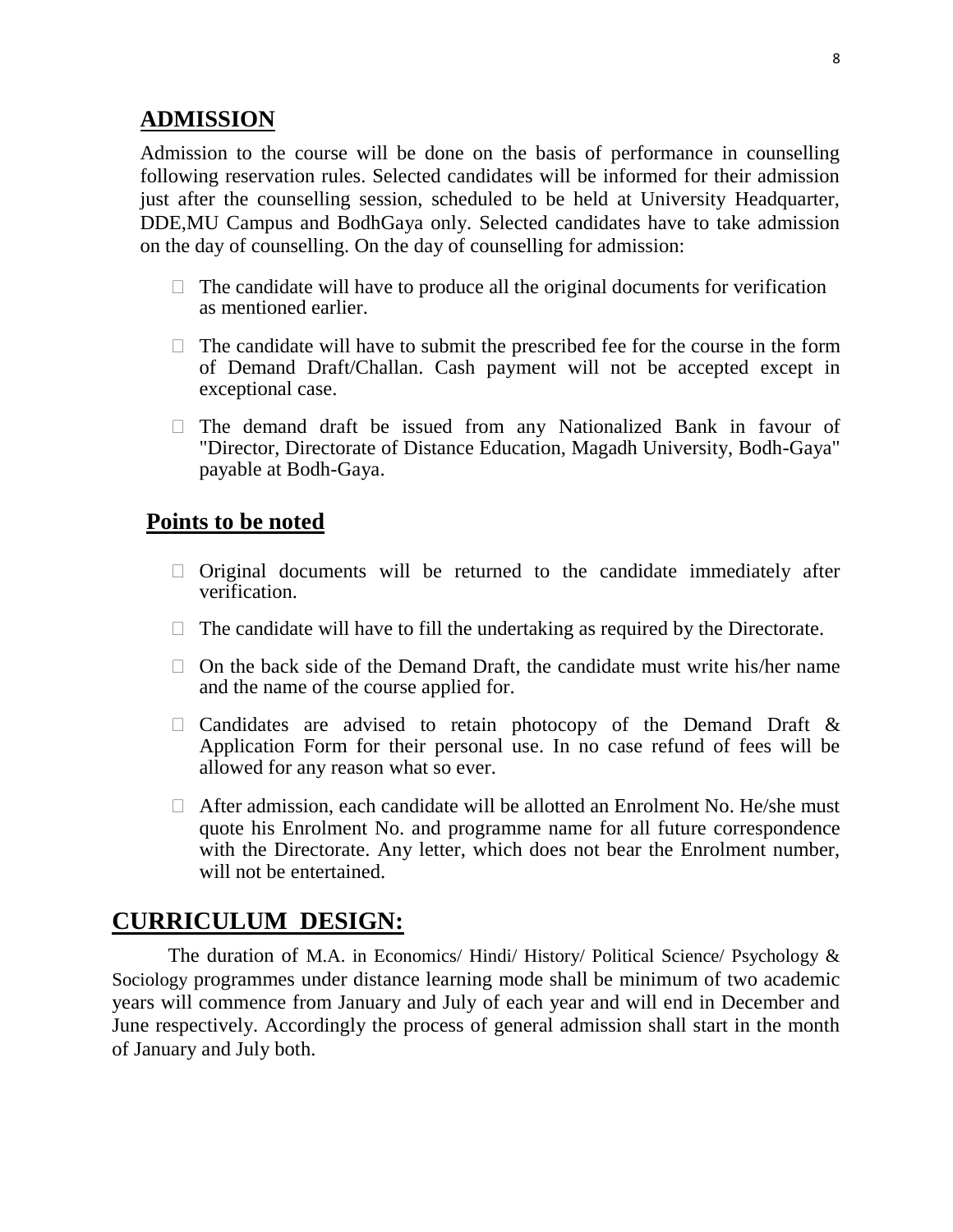## Programme **Structure** M.A. in Economics/ Hindi/ History/ Political Science/ Psychology & Sociology):

The programme shall be based on academic year of 12 months each, Previous year and Final year. The completion of Two years shall lead to the Master Degree in Economics/ Hindi/ History/ Political Science/ Psychology & Sociology. The Previous year consists of eight papers. Similarly final year course also consists eight papers, comprises altogether 16 papers.

## **Master of Arts in Economics**:

#### **PREVIOUS YEAR**

| <b>Course Code</b> | <b>Course Title</b>                         | Written | <b>Internal</b>   |
|--------------------|---------------------------------------------|---------|-------------------|
|                    |                                             | Exam    | <b>Assessment</b> |
| MAECO - 01         | Microeconomic Analysis                      | 80      | 20                |
| MAECO - 02         | <b>Monetary Economics</b>                   | 80      | 20                |
| MAECO - 03         | <b>Elementary Statistics</b>                | 80      | 20                |
| MAECO - 04         | Issue in the Indian & Bihar Economy         | 80      | 20                |
| MAECO - 05         | Theory of Pricing and Distribution          | 80      | 20                |
| MAECO - 06         | Macroeconomic Analysis                      | 80      | 20                |
| MAECO - 07         | <b>Quantitative Methods</b>                 | 80      | 20                |
| MAECO - 08         | Elective Paper $- I$ (One of the following) | 80      | 20                |
|                    | $A -$ Quantitative Economics                |         |                   |
|                    | $B - E$ conometrics                         |         |                   |
|                    | $C -$ Labour Economics                      |         |                   |
|                    | D – Financial Institutions and Markets      |         |                   |

#### **FINAL YEAR**

| <b>Course Code</b> | <b>Course Title</b>                        | Written   | <b>Internal</b>   |
|--------------------|--------------------------------------------|-----------|-------------------|
|                    |                                            | Exam      | <b>Assessment</b> |
| MAECO - 09         | Theories of Growth & Development           | 80        | 20                |
| MAECO - 10         | <b>Public Economics</b>                    | 80        | 20                |
| MAECO - 11         | <b>International Economics</b>             | 80        | 20                |
| MAECO - 12         | <b>History of Economic Thought</b>         | 80        | 20                |
| MAECO - 13         | <b>Economics of Environment</b>            | 80        | 20                |
| MAECO - 14         | <b>Growth Models in Economics</b>          | 80        | 20                |
| MAECO - 15         | Elective Paper – II (One of the following) | 80        | 20                |
|                    | $A -$ Quantitative Economics               |           |                   |
|                    | $B - E$ conometrics                        |           |                   |
|                    | $C -$ Labour Economics                     |           |                   |
|                    | $D$ – Financial Institutions and Markets   |           |                   |
| MAECO - 16         | Project work                               | 100 Marks |                   |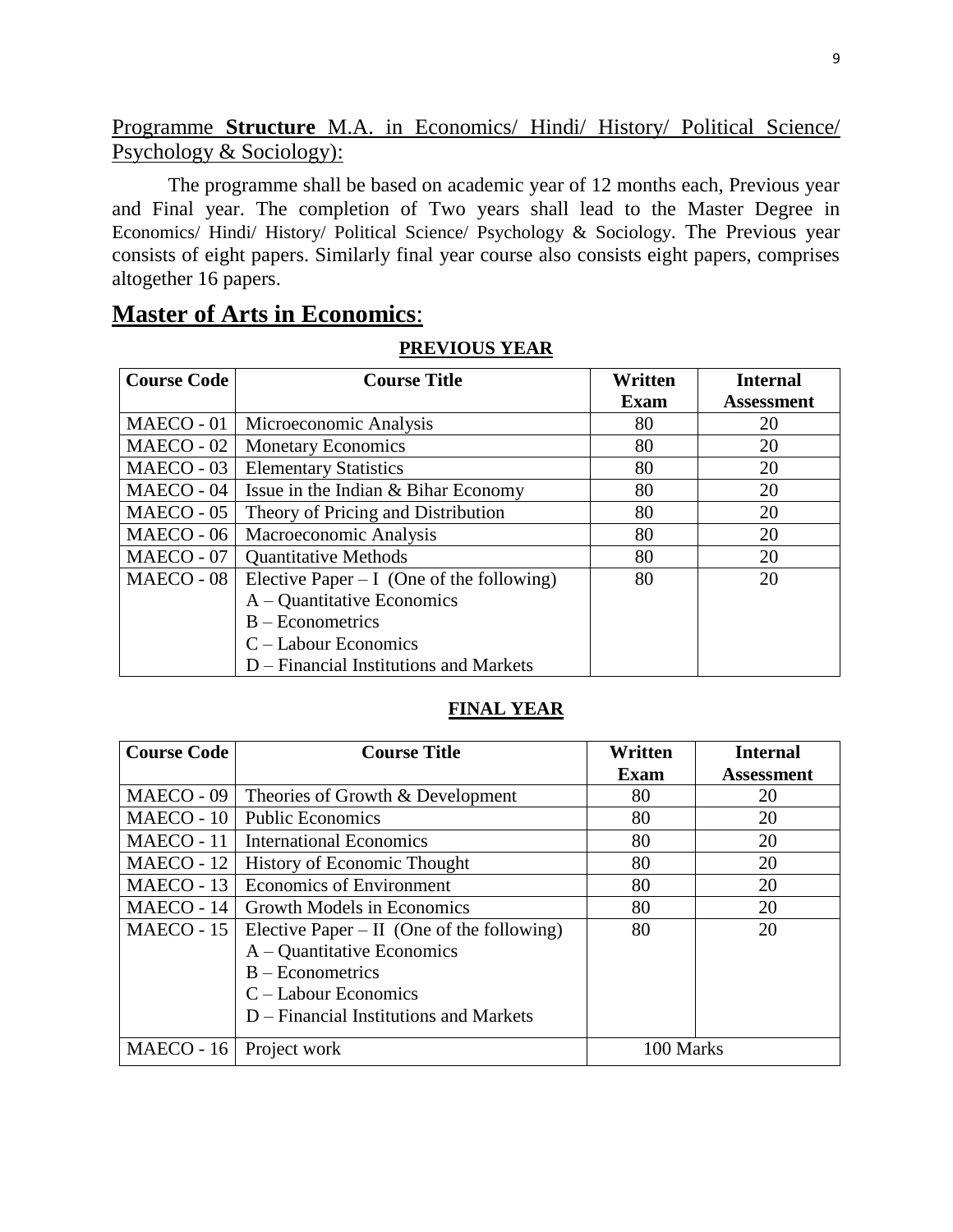# **Master of Arts in Hindi:**

## **PREVIOUS YEAR**

| <b>Course Code</b> | <b>Course Title</b>                                | Written     | <b>Internal</b>   |
|--------------------|----------------------------------------------------|-------------|-------------------|
|                    |                                                    | <b>Exam</b> | <b>Assessment</b> |
| $MHIN - 01$        | छायावादी काव्य                                     | 80          | 20                |
| $MHIN - 02$        | निबंध तथा अन्य गद्य विधायें                        | 80          | 20                |
| $MHIN - 03$        | भाषा विज्ञान एवं हिन्दी भाषा                       | 80          | 20                |
| $MHIN - 04$        | हिन्दी साहित्य का इतिहास–आरंभ से रीति काल          | 80          | 20                |
|                    | तक                                                 |             |                   |
| $MHIN - 05$        | छायावादोत्तर काव्य                                 | 80          | 20                |
| $MHIN - 06$        | कथा साहित्य                                        | 80          | 20                |
| $MHIN - 07$        | हिन्दी साहित्य का इतिहास (भारतेन्दु युग से अब      | 80          | 20                |
|                    | तक)                                                |             |                   |
| $MHIN - 08$        | मूल भाषाएँ (पाली, प्राकृत, अपभ्रंश, उर्दू) इनमे से |             |                   |
|                    | किसी एक को चुनें।                                  | 80          | 20                |

## **FINAL YEAR**

| <b>Course Code</b> | <b>Course Title</b>                                   | Written | <b>Internal</b>   |
|--------------------|-------------------------------------------------------|---------|-------------------|
|                    |                                                       | Exam    | <b>Assessment</b> |
| $MHIN - 09$        | हिन्दी साहित्य का इतिहास<br>(आधुनिक काल)              | 80      | 20                |
| $MHIN - 10$        | आधुनिक काल (छायावाद से लेकर प्रगतिवाद तक)             | 80      | 20                |
| <b>MHIN - 11</b>   | हिन्दी भाषा की संरचना                                 | 80      | 20                |
| <b>MHIN - 12</b>   | नाटक एवं रंगमंच                                       | 80      | 20                |
| $MHIN - 13$        | आधुनिक कथा साहित्य                                    | 80      | 20                |
| $MHIN - 14$        | पाश्चात्य आलोचना और शैली विज्ञान                      | 80      | 20                |
| $MHIN - 15$        | हिन्दी आलोचना के आधार स्तंभ एवं उनकी<br>आलोचना पद्धति | 80      | 20                |
| $MHIN - 16$        | भारतीय अहिन्दी साहित्य                                | 80      | 20                |

# **Master of Arts in History:**

## **PREVIOUS YEAR**

| <b>Course Code</b> | <b>Course Title</b>                                  | Written     | <b>Internal</b>   |
|--------------------|------------------------------------------------------|-------------|-------------------|
|                    |                                                      | <b>Exam</b> | <b>Assessment</b> |
| <b>MAHIS - 01</b>  | Historical Method and Historiography                 | 80          | 20                |
| $MAHIS - 02$       | <b>Ancient World</b>                                 | 80          | 20                |
| $MAHIS - 03$       | <b>Medieval European Society</b>                     | 80          | 20                |
| MAHIS - 04         | Medieval Islamic World upto 13 <sup>th</sup> Century | 80          | 20                |
| $MAHIS - 05$       | World History (1900-1918)                            | 80          | 20                |
| MAHIS - 06         | History of Bihar upto mid 18 <sup>th</sup> Century   | 80          | 20                |
| MAHIS - 07         | History of United States of America                  | 80          | 20                |
| <b>MAHIS - 08</b>  | Indian and World Affairs Since 1947 to 2004          | 80          | 20                |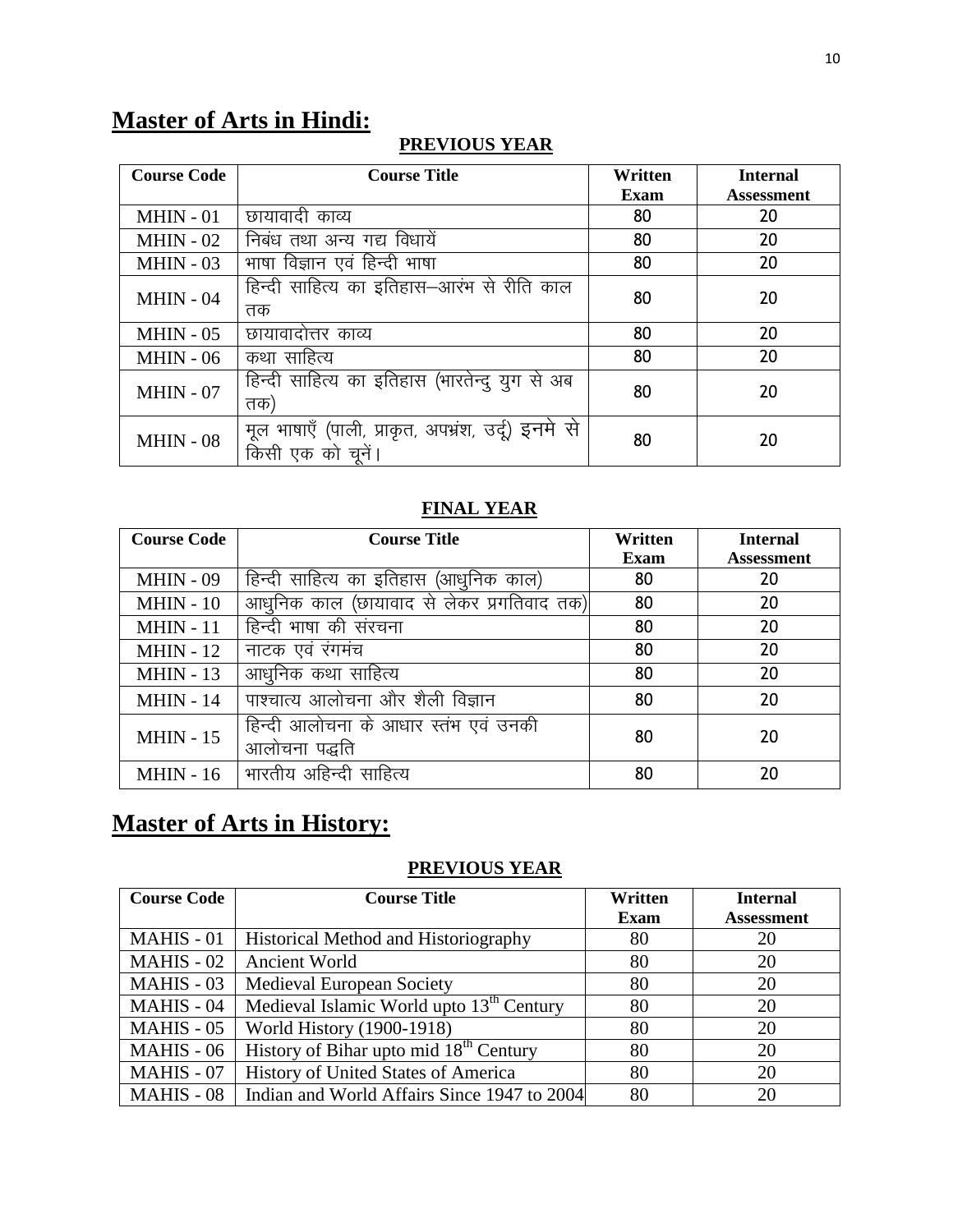#### **FINAL YEAR**

| <b>Course Code</b> | <b>Course Title</b>                                      | Written | <b>Internal</b>   |
|--------------------|----------------------------------------------------------|---------|-------------------|
|                    |                                                          | Exam    | <b>Assessment</b> |
| MAHIS - 09         | Contemporary World (From 1919 to 1945)                   | 80      | 20                |
| MAHIS - 10         | History of National Movements in India                   | 80      | 20                |
| MAHIS - 11         | <b>History of Bihar</b>                                  | 80      | 20                |
| $MAHIS - 12$       | <b>Political Thought</b>                                 | 80      | 20                |
| $MAHIS - 13$       | State Formation and Administration in                    | 80      | 20                |
|                    | Ancient India                                            |         |                   |
| MAHIS - 14         | <b>Ancient Indian Social History</b>                     | 80      | 20                |
| <b>MAHIS - 15</b>  | Aspects of Economic Life in Ancient India                | 80      | 20                |
| MAHIS - 16         | Colonial Indian Economy of Modern India<br>$(1700-1947)$ | 80      | 20                |

# **Master of Arts in Political Science:**

#### **PREVIOUS YEAR**

| <b>Course Code</b> | <b>Course Title</b>                        | Written<br>Exam | <b>Internal</b><br><b>Assessment</b> |
|--------------------|--------------------------------------------|-----------------|--------------------------------------|
| MAPOL - 01         | (A) Ancient Political Thought              |                 |                                      |
|                    | &                                          | 80              | 20                                   |
|                    | (B) Medieval Political Thought             |                 |                                      |
| MAPOL - 02         | <b>Political Theory</b>                    | 80              | 20                                   |
| MAPOL - 03         | <b>Modern Political Thought</b>            | 80              | 20                                   |
| MAPOL - 04         | <b>Comparative Government and Politics</b> | 80              | 20                                   |
| MAPOL - 05         | <b>Contemporary Political Theory</b>       | 80              | 20                                   |
| MAPOL - 06         | International Relations – Theory and       | 80              | 20                                   |
|                    | Problems                                   |                 |                                      |
| MAPOL - 7          | <b>Comparative Politics</b>                | 80              | 20                                   |
| MAPOL - 08         | India and the World                        | 80              | 20                                   |

#### **FINAL YEAR**

| <b>Course Code</b> | <b>Course Title</b>                                                                                    | Written<br>Exam | <b>Internal</b><br><b>Assessment</b> |
|--------------------|--------------------------------------------------------------------------------------------------------|-----------------|--------------------------------------|
| MAPOL - 09         | <b>Indian Administration</b>                                                                           | 80              | 20                                   |
| MAPOL - 10         | Indian Politics (Issues and Processes)                                                                 | 80              | 20                                   |
| MAPOL - 11         | International Law (Peace and Neutrality)                                                               | 80              | 20                                   |
| MAPOL - 12         | (i) Group A (State Politics with Special<br>reference to Bihar)<br>&<br>Group B (Research Methodology) | 80              | 20                                   |
| MAPOL - 13         | <b>Public Administration</b>                                                                           | 80              | 20                                   |
|                    | MAPOL - 14   Indian Government and Politics                                                            | 80              | 20                                   |
| MAPOL - 15         | International Organisation – The U.N.O.                                                                | 80              | 20                                   |
| MAPOL - 16         | International Law (Law of Belligerency)                                                                | 80              | 20                                   |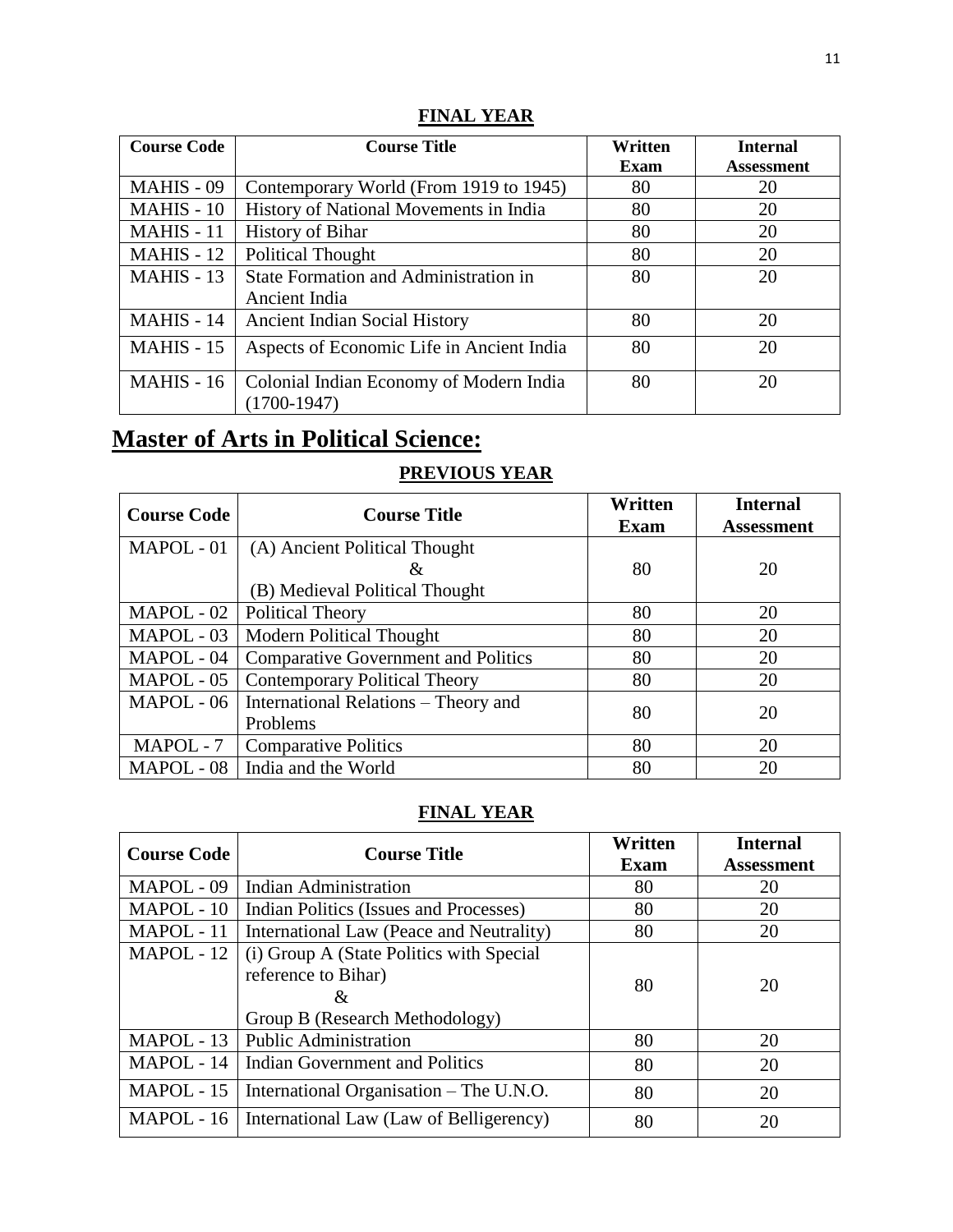# **Master of Arts in Psychology:**

### **PREVIOUS YEAR**

| <b>Course Code</b> | <b>Course Title</b>              | Written     | <b>Internal</b>     |
|--------------------|----------------------------------|-------------|---------------------|
|                    |                                  | <b>Exam</b> | <b>Assessment</b>   |
| $MAPSY - 01$       | <b>Fundamental Psychology</b>    | 80          | 20                  |
| $MAPSY - 02$       | <b>Cognitive Psychology</b>      | 80          | 20                  |
| $MAPSY - 03$       | Neuro Psychology                 | 80          | 20                  |
| $MAPSY - 04$       | <b>Clinical Psychology</b>       | 80          | 20                  |
| $MAPSY - 05$       | <b>Advance Social Psychology</b> | 80          | 20                  |
| MAPSY - 06         | Psychometrics                    | 80          | 20                  |
| $MAPSY - 07$       | <b>Research Methodology</b>      | 80          | 20                  |
| $MAPSY - 08$       | <b>Psychological Assessment</b>  |             | 100 Marks (4 hours) |

#### **FINAL YEAR**

| <b>Course Code</b> | <b>Course Title</b>                    | Written     | <b>Internal</b>   |
|--------------------|----------------------------------------|-------------|-------------------|
|                    |                                        | <b>Exam</b> | <b>Assessment</b> |
| MAPSY - 09         | Psychopathology                        | 80          | 20                |
| $MAPSY - 10$       | Psychotherapy                          | 80          | 20                |
| MAPSY-11           | Developmental Psychology               | 80          | 20                |
| $MAPSY - 12$       | <b>Organizational Psychology</b>       | 80          | 20                |
| $MAPSY - 13$       | Personnel Psychology                   | 80          | 20                |
|                    | MAPSY - 14   Human Resource Management | 80          | 20                |
| $MAPSY - 15$       | <b>Environmental Psychology</b>        | 80          | 20                |
| <b>MAPSY - 16</b>  | Project-work                           | 100 Marks   |                   |

# **Master of Arts in Sociology:**

## **PREVIOUS YEAR**

| <b>Course Code</b> | <b>Course Title</b>                       | Written     | <b>Internal</b>   |
|--------------------|-------------------------------------------|-------------|-------------------|
|                    |                                           | <b>Exam</b> | <b>Assessment</b> |
|                    | MASOC - 01   Principles of Sociology      | 80          | 20                |
| $MASOC - 02$       | Methodology of Social Research and Survey | 80          | 20                |
| $MASOC - 03$       | Perspectives on Indian Society            | 80          | 20                |
| MASOC - 04         | <b>Rural Sociology</b>                    | 80          | 20                |
| MASOC - 05         | <b>Classical Sociological Thinkers</b>    | 80          | 20                |
| MASOC - 06         | <b>Urban Sociology</b>                    | 80          | 20                |
| MASOC - 07         | Sociology of Change & Development         | 80          | 20                |
| $MASOC - 08$       | <b>Group Discussion</b>                   |             | 100 Marks         |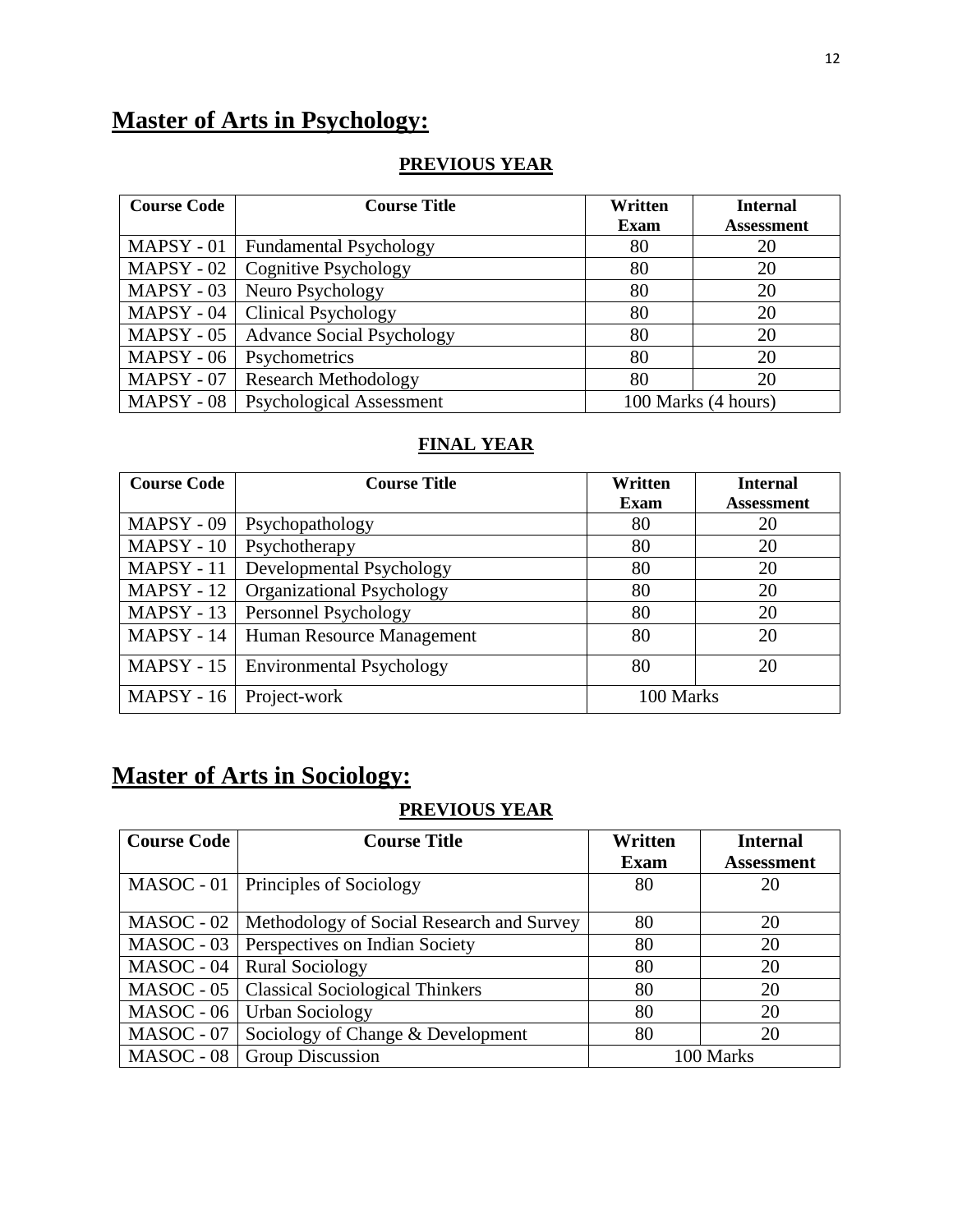| <b>Course Code</b> | <b>Course Title</b>                     | Written     | <b>Internal</b>   |
|--------------------|-----------------------------------------|-------------|-------------------|
|                    |                                         | <b>Exam</b> | <b>Assessment</b> |
| MASOC - 09         | <b>Advanced Sociological Theories</b>   | 80          | 20                |
| $MASOC - 10$       | <b>Industrial Sociology</b>             | 80          | 20                |
| MASOC - 11         | Social Demography                       | 80          | 20                |
| $MASOC - 12$       | Social Problem in India                 | 80          | 20                |
| $MASOC - 13$       | Political Sociology or                  | 80          | 20                |
|                    | Criminology                             |             |                   |
| $MASOC - 14$       | Social Psychology or                    | 80          | 20                |
|                    | Social Anthropology                     |             |                   |
| $MASOC - 15$       | Educational Sociology or                | 80          | 20                |
|                    | Sociology of Ageing and Gender          |             |                   |
|                    | MASOC - 16   Dissertation and Viva-Voce | 100 Marks   |                   |

#### **FINAL YEAR**

# **SALIENT FEATURES OF THE COURSE**

- 1. The students for P. G. programmes will be examined in 16 papers carrying 100 marks each.
- 2. Each theory paper shall consist two parts:
	- a. Written Examination of 80 marks.
	- b. Evaluation of Assignments 20 marks.
- 3. The mode of Instruction shall comprise printed lesson (in Hindi), Personal Contact Programme (PCP) classes, Evaluating Response-Sheets and using other Audio-Visual Aids available with Directorate of Distance Education.

### **Course Material Delivery System:**

The method of instruction in P. G. programmes will be learner-centric. Directorate will follow the methods of instruction as given below:

- (a) Self-Instructional Material (Printed Materials).
- (b) Audio-Visual Aids.
- (c) Counselling Session.
- (d) Practical Work

## **EXAMINATION**

1. The P. G. Programme of two academic sessions consists two ladders of examination system- previous year & final year. University will conduct both the examinations. Both the previous and final year examinations will be conducted after completing the courses of studies of those years, as per the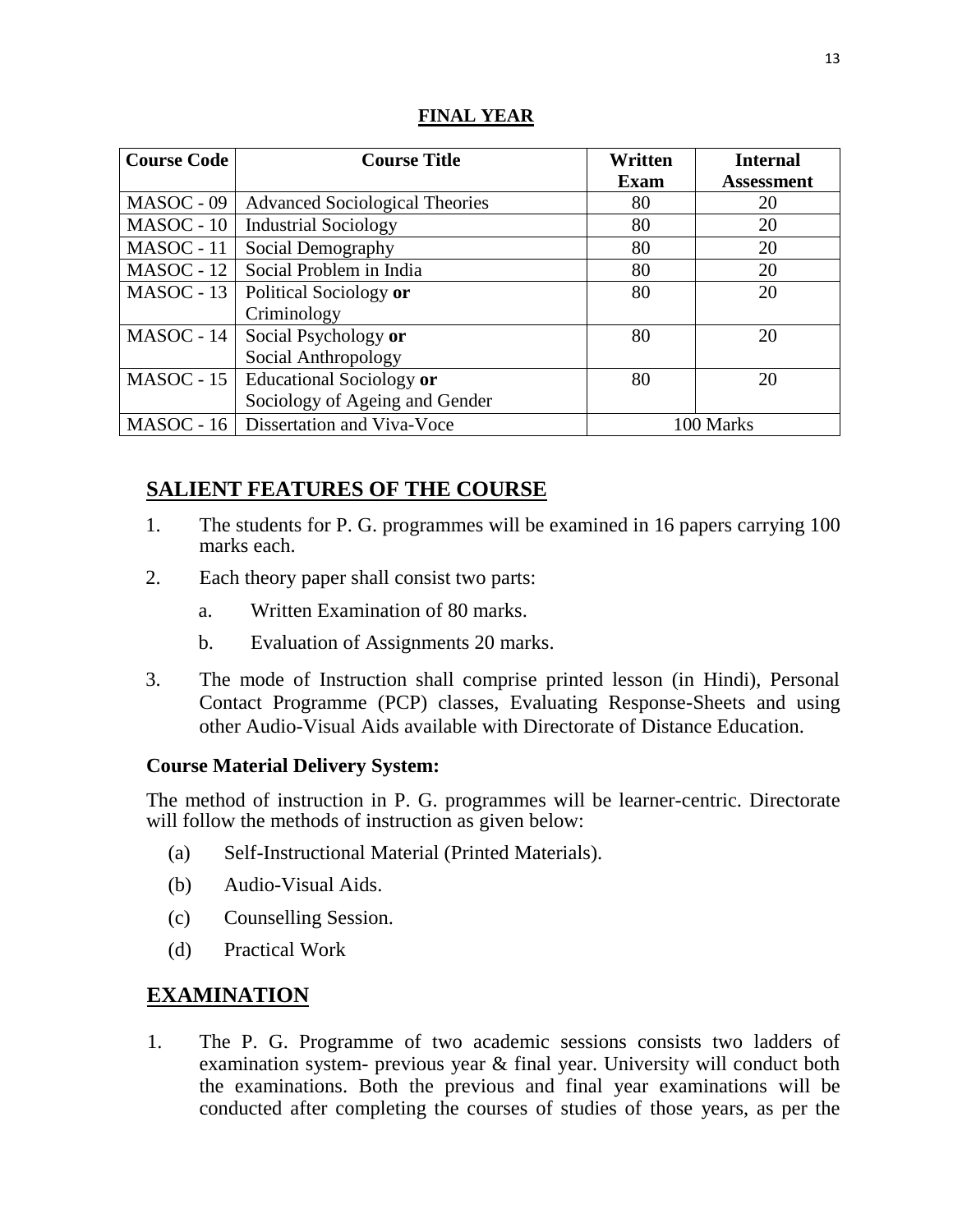notifications of University. The degree will be awarded after the successful result of final year.

- 2. Only those candidates will be permitted to appear in the examinations who have:
	- (a) Completed the courses of study through distance learning mode prescribed for the P.G. programme.
	- (b) Registered with Magadh University as a student.
	- (c) Completed 75% attendance of the total counselling classes held by the university.
- 3. The written examination in each of the theory papers shall be of three hours duration.
- 4. The medium of examination will be either Hindi or English.
- 5. A candidate will be allowed to appear in the final year examination only if he/she clears the previous year examination. If he/she fails to clear the previous year examination within the stipulated period he/she will not be allowed to appear in the final examination.
- 6. The University may charge necessary examination fee to conduct the examination.
- 7. Candidates will have to obtain at least 60% marks for first class in the examination. Candidates obtaining 45% or more but less than 60% of the total marks in aggregate shall be placed in the second class.
- 8. Those who complete the programme successfully shall be awarded appropriate degree by Magadh University, Bodh-Gaya in a prescribed format specifying the percentage/grade.

# **IMPORTANT INSTRUCTIONS:**

- The University reserves the right to amend the schedule, rules, programme structure and fee structure whenever it seems necessary.
- Any application form that is incomplete or not accompanied by appropriate certificates & documents or received after the last date of submission will be rejected, without any further consideration.
- **DISPUTE, IF ANY:** 1) In case of any dispute, the decision of the Vice-Chancellor or statutory bodies of Magadh University will be final, binding to all parties.
- For any matter the legal jurisdiction will lie in Gaya Court and / or Patna High Court only.

## **CHANGE OF ADDRESS:**

Any change in the address of the candidate enrolled must be communicated to the Directorate immediately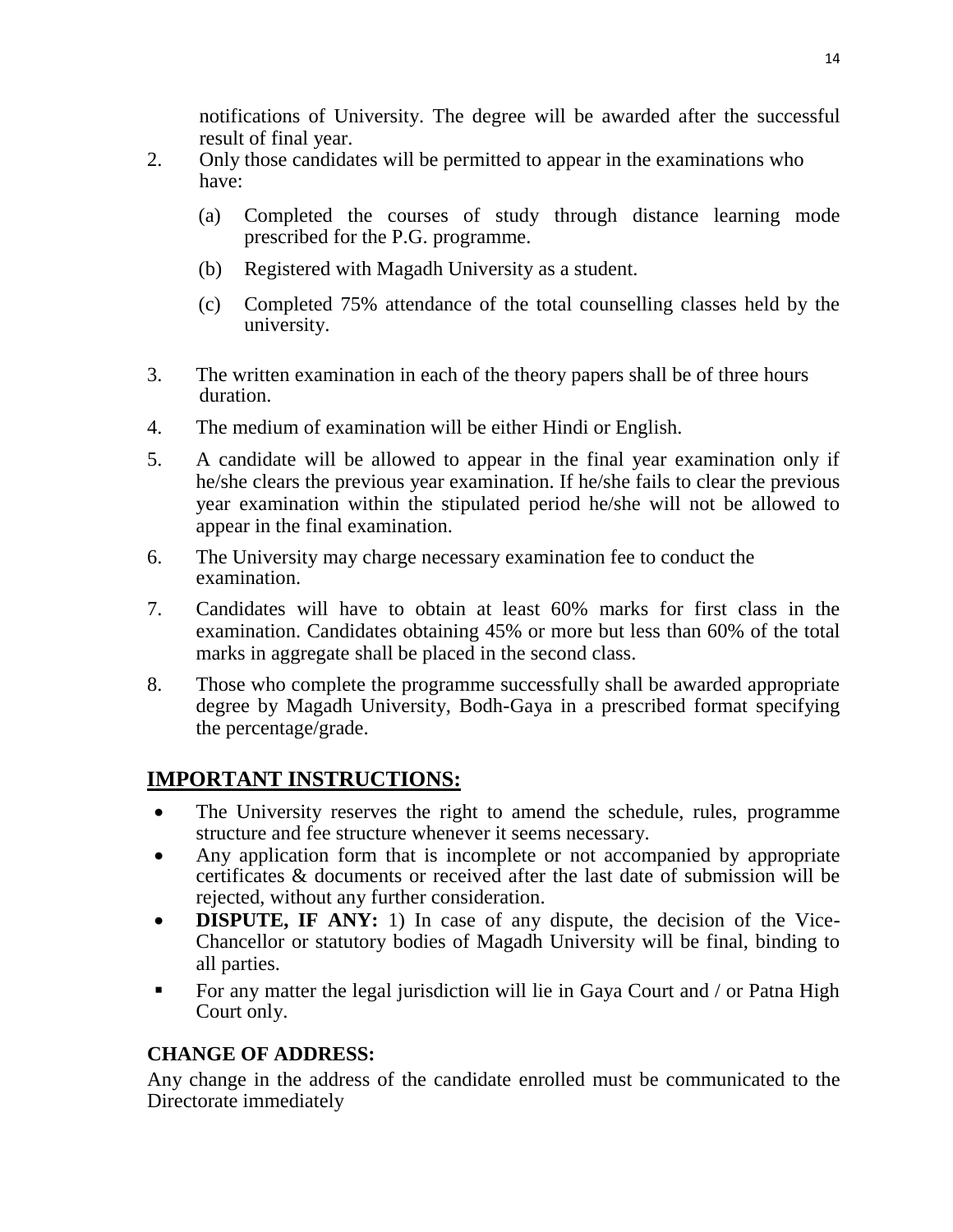### **REGISTRATION:**

Candidates not registered (from earlier times) with Magadh University will have to be registered on payment of the requisite fees. Unregistered students will not be allowed to appear in the examination. Migration certificate is not needed for registration of other university students.

**STUDY CENTRES :** Apart from the DDE, M.U. headquarter, different study centre are made within the geographically jurisdiction of Magadh University, to assist student.

\_\_\_\_\_